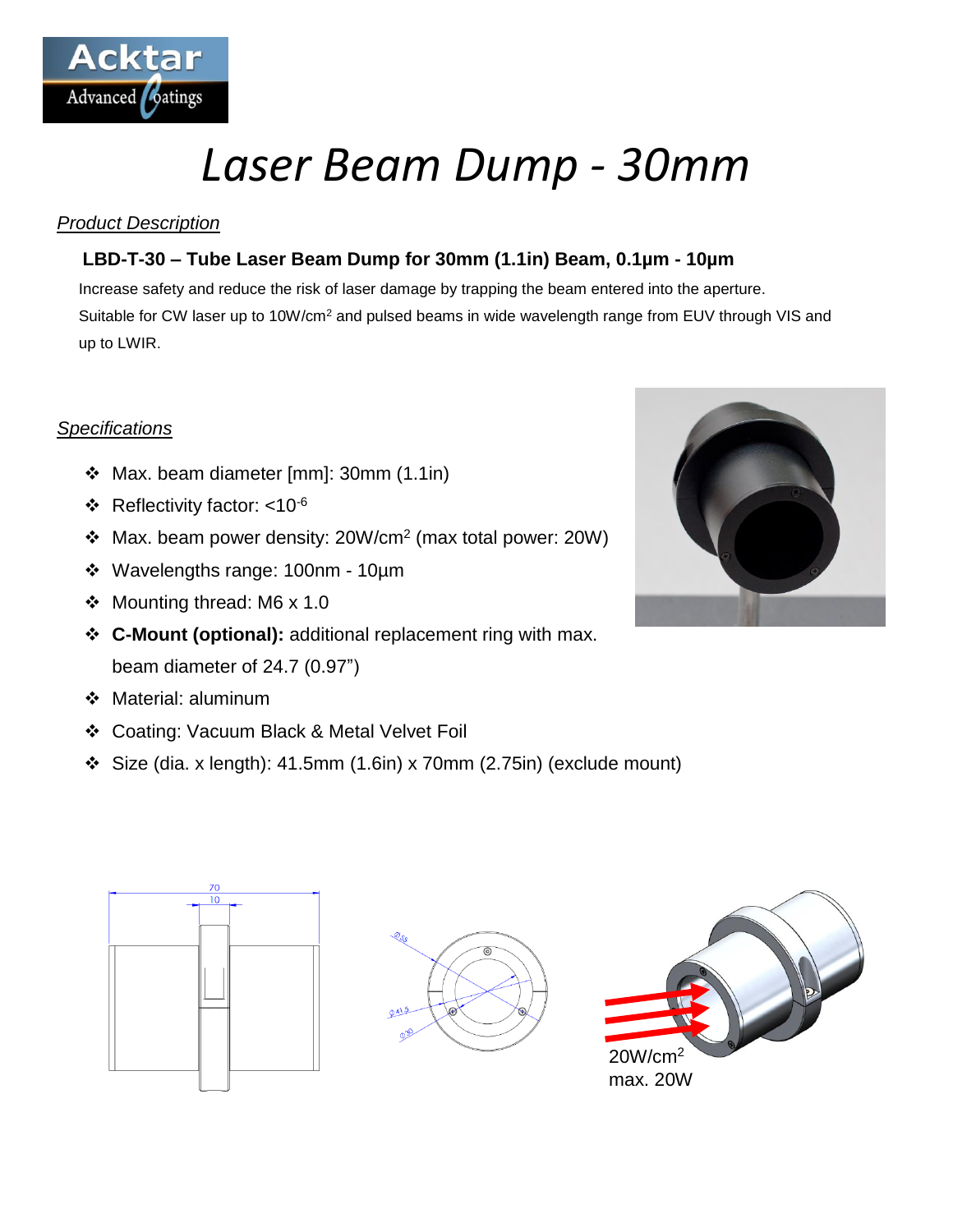

# *Laser Beam Dump - 51mm*

## *Product Description*

## **LBD-T-51 – Tube Laser Beam Dump for 51mm (2in) Beam, 0.1µm - 10µm**

Increase safety and reduce the risk of laser damage by trapping the beam entered into the aperture. Suitable for CW laser up to 10W/cm<sup>2</sup> and pulsed beams in wide wavelength range from EUV through VIS and up to LWIR.

## *Specifications*

- Max. beam diameter [mm]: 51mm (2in)
- $\div$  Reflectivity factor: <10<sup>-6</sup>
- $\div$  Max. beam power density: 20W/cm<sup>2</sup> (max total power: 50W)
- Wavelengths range: 100nm 10µm
- Mounting thread: M6 x 1.0
- Material: aluminum
- Coating: Vacuum Black & Metal Velvet Foil
- Size (dia. x length): 63.5mm (2.5in) x 110mm (4.3in) (exclude mount)